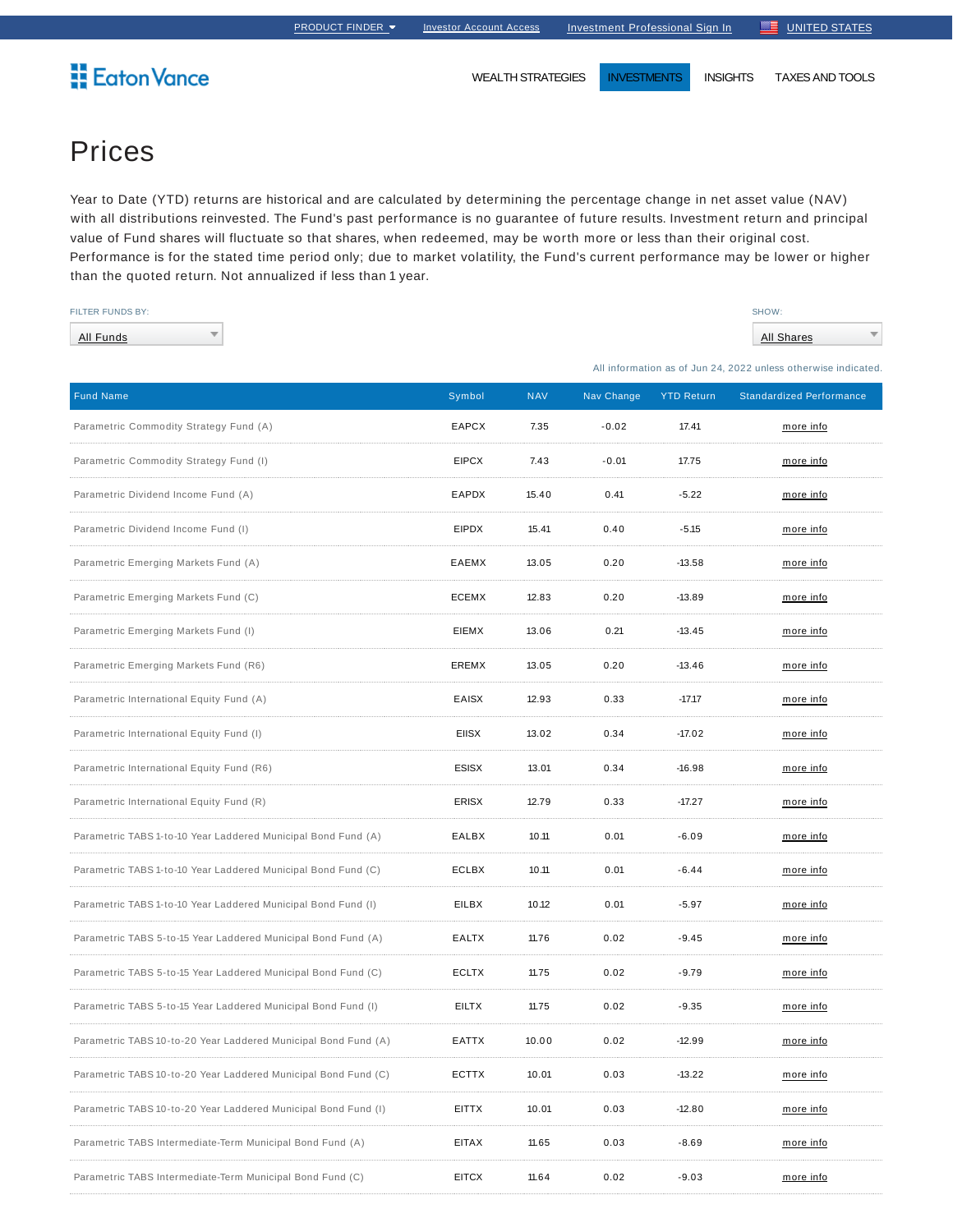| <b>Fund Name</b>                                          | Symbol       | <b>NAV</b> | Nav Change | <b>YTD Return</b> | <b>Standardized Performance</b> |
|-----------------------------------------------------------|--------------|------------|------------|-------------------|---------------------------------|
| Parametric TABS Intermediate-Term Municipal Bond Fund (I) | ETIIX        | 11.66      | 0.03       | $-8.57$           | more info                       |
| Parametric TABS Short-Term Municipal Bond Fund (A)        | EABSX        | 9.96       | 0.01       | $-6.12$           | more info                       |
| Parametric TABS Short-Term Municipal Bond Fund (C)        | ECBSX        | 9.90       | 0.01       | $-6.52$           | more info                       |
| Parametric TABS Short-Term Municipal Bond Fund (I)        | <b>EIBSX</b> | 9.96       | 0.01       | $-6.01$           | more info                       |
| Parametric Tax-Managed Emerging Markets Fund (I)          | <b>EITEX</b> | 40.83      | 0.64       | $-14.19$          | more info                       |
| Parametric Tax-Managed International Equity Fund (A)      | <b>ETIGX</b> | 10.88      | 0.28       | $-17.70$          | more info                       |
| Parametric Tax-Managed International Equity Fund (C)      | ECIGX        | 10.35      | 0.27       | $-17.92$          | more info                       |
| Parametric Tax-Managed International Equity Fund (I)      | <b>EITIX</b> | 10.85      | 0.28       | $-17.55$          | more info                       |
| Parametric Volatility Risk Premium - Defensive Fund (I)   | <b>EIVPX</b> | 13.09      | 0.19       | $-9.47$           | more info                       |

## **H** Eaton Vance

| E Eotonik<br><b>HEADQUARTERS</b><br><b>Two International Place</b> |                            | <b>Investments</b>                                          | <b>Eaton Vance Funds</b>      | <b>Insights</b><br><b>Advisory Blog</b>                                        |         | <b>Taxes &amp; Tools</b>                     | <b>Investment Tax Center</b>                                           | <b>Resources</b><br>Forms & E-Delivery                                             |
|--------------------------------------------------------------------|----------------------------|-------------------------------------------------------------|-------------------------------|--------------------------------------------------------------------------------|---------|----------------------------------------------|------------------------------------------------------------------------|------------------------------------------------------------------------------------|
|                                                                    |                            | <b>Parametric Funds</b><br><b>Calvert Funds</b><br>Accounts | <b>Separately Managed</b>     | <b>Monthly Market Monitor</b><br>Market Update Events<br>The Advisor Institute |         | <b>Tax Information</b><br>Rate Scenario Tool | <b>Investment Tax Calculator</b><br><b>Laddered Investing Interest</b> | Mutual Funds & Abandoned<br>Property<br><b>DST Vision</b><br><b>AdvisorCentral</b> |
| Boston, MA 02110                                                   |                            | <b>Trusts</b>                                               | Closed-End Funds and Term     |                                                                                |         | Calculator<br>Calculator                     | <b>Concentrated Stock Position</b><br><b>Tax-Equivalent Yield</b>      |                                                                                    |
| <b>Accessibility</b>                                               | <b>Business Continuity</b> |                                                             | <b>Privacy &amp; Security</b> | <b>Terms &amp; Conditions</b>                                                  | Careers | Contact                                      | <b>Investor Account Access</b>                                         |                                                                                    |

in  $y = \theta$ 

Eaton Vance is part of Morgan Stanley Investment Management, the asset management division of Morgan Stanley.

This image indicates content designed specifically for Financial Advisors / Investment Professionals. This material is not to be used with the public.

Before investing in any Eaton Vance fund, prospective investors should consider carefully the fund's investment objective(s), risks, and charges and expenses. For open-end mutual funds, the fund's current prospectus contains this and other information about the fund. To obtain a mutual fund prospectus or summary prospectus and the most recent annual and semiannual shareholder reports, contact your financial advisor or download a copy **here**. Read the prospectus carefully before you invest or send money. For closed-end funds, you should contact your financial advisor. To obtain the most recent annual and semi-annual shareholder report for a closed-end fund contact your financial advisor or download a copy**here**. Before purchasing any variable product, consider the objectives, risks, charges, and expenses associated with the underlying investment option(s) and those of the product itself. For a prospectus containing this and other information, contact your investment or insurance professional. Read the prospectus carefully before investing.

NOT FDIC INSURED | OFFER NO BANK GUARANTEE | MAY LOSE VALUE | NOT INSURED BY ANY FEDERAL GOVERNMENT AGENCY | NOT A DEPOSIT

Eaton Vance does not provide tax or legal advice. Prospective investors should consult with a tax or legal advisor before making any investment decision.

The information on this Web page is for U.S. residents only and does not constitute an offer to sell, or a solicitation of an offer to purchase, securities in any jurisdiction to any person to whom it is not lawful to make such an offer.